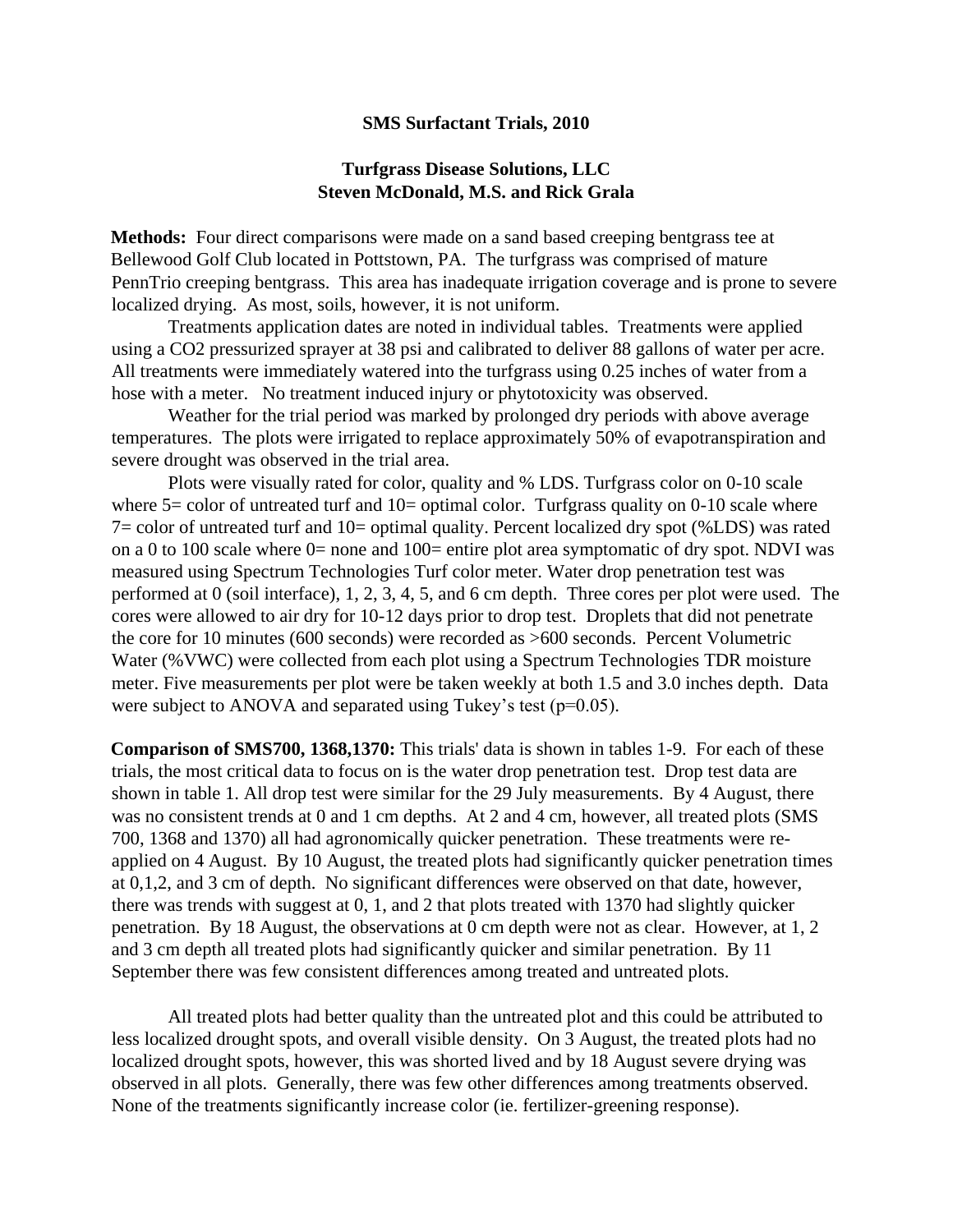| <b>Rating Date</b> |             |      | 29 July 2010 (Initial)               |                   |                |        |        |                |        |  |
|--------------------|-------------|------|--------------------------------------|-------------------|----------------|--------|--------|----------------|--------|--|
| <b>Rating Type</b> |             |      | Seconds to penetrate soil at various |                   |                |        |        |                |        |  |
|                    |             |      |                                      | depth***          |                |        |        |                |        |  |
| Depth              |             |      | $0 \text{ cm}$                       | 1 cm              | $2 \text{ cm}$ | 3 cm   | 4 cm   | $5 \text{ cm}$ | 6 cm   |  |
| Trt<br>Treatment*  | Rate        | Appl |                                      |                   |                |        |        |                |        |  |
| No. Name           | 1000<br>per | ft2  |                                      |                   |                |        |        |                |        |  |
|                    | Code        |      |                                      |                   |                |        |        |                |        |  |
| 1 Untreated        |             |      | $101.0 a**$                          | 58.3 ab           | 43.3a          | 16.0a  | 3.7a   | 2.3a           | 1.3a   |  |
| 2 SMS700           | 7 fl oz     | AB   | 58.0 a                               | 44.7 ab           | 33.0a          | 14.0a  | 8.0 a  | 2.3a           | 2.3a   |  |
| 3 SMS-EXP-         | 7 fl oz     | AB   | 77.3 a                               | 40.0 <sub>b</sub> | 39.0a          | 12.7a  | 6.7 a  | 6.3a           | 1.0a   |  |
| 1368               |             |      |                                      |                   |                |        |        |                |        |  |
| 4 SMS-EXP-         | 7 fl oz     | AB   | 92.7 a                               | 71.7 a            | 40.3a          | 24.7 a | 14.7 a | 1.0a           | 3.3a   |  |
| 1370               |             |      |                                      |                   |                |        |        |                |        |  |
| Treatment Prob(F)  |             |      | 0.3275                               | 0.0284            | 0.5942         | 0.3732 | 0.2731 | 0.0701         | 0.2853 |  |

**Table 1. Comparison of SMS 700, 1368, 1370: Water drop penetration test: 29 July 2010** 

 $*$  Treatments were applied on 29 July (A) and 4 August (B)

\*\* Means followed by same letter do not significantly differ (P=.05, Tukey's HSD).

**\*\*\*** Water drop penetration test at 0 (soil interface), 1, 2, 3, 4, 5, and 6 cm depth. Three cores per plot were used. The cores were allowed to air dry for 10-12 days prior to drop test. Droplets that did not penetrate the core for 10 minutes (600 seconds) were recorded as >600 seconds.

|  | Table 2. Continued: 4 August 2010 |
|--|-----------------------------------|
|  |                                   |

| o                       |      |                |        |        |                                               |        |              |        |  |  |
|-------------------------|------|----------------|--------|--------|-----------------------------------------------|--------|--------------|--------|--|--|
| <b>Rating Date</b>      |      | 4 August       |        |        |                                               |        |              |        |  |  |
| <b>Rating Type</b>      |      |                |        |        | Seconds to penetrate soil at various depth*** |        |              |        |  |  |
| Depth                   |      | $0 \text{ cm}$ | 1 cm   | 2 cm   | 3 cm                                          | 4 cm   | 5 cm<br>6 cm |        |  |  |
| Trt<br>Treatment* Rate  | Appl |                |        |        |                                               |        |              |        |  |  |
| 1000<br>No. Name<br>per | ft2  |                |        |        |                                               |        |              |        |  |  |
| Code                    |      |                |        |        |                                               |        |              |        |  |  |
| 1 Untreated             |      | 31.0 a         | 8.0 a  | 7.7a   | 7.8a                                          | 2.2a   | 2.0a         | 2.0a   |  |  |
| 2 SMS700<br>7 fl oz     | AB   | 31.0 a         | 15.0a  | 1.8a   | 1.0a                                          | 1.0a   | 1.0a         | 1.0a   |  |  |
| 3 SMS-EXP- 7 fl oz      | AB   | 8.5 a          | 6.3a   | 1.5a   | 1.0a                                          | 1.0a   | 1.0a         | 1.0a   |  |  |
| 1368                    |      |                |        |        |                                               |        |              |        |  |  |
| 4 SMS-EXP- 7 fl oz      | AB   | 14.3 a         | 16.2a  | 4.3a   | 3.3a                                          | 1.8a   | 1.0a         | 1.0a   |  |  |
| 1370                    |      |                |        |        |                                               |        |              |        |  |  |
| Treatment               |      | 0.0320         | 0.6310 | 0.2315 | 0.4728                                        | 0.6430 | 0.4547       | 0.4547 |  |  |
| Prob(F)                 |      |                |        |        |                                               |        |              |        |  |  |

\* Treatments were applied on 29 July (A) and 4 August (B)

\*\* Means followed by same letter do not significantly differ (P=.05, Tukey's HSD).

**\*\*\*** Water drop penetration test at 0 (soil interface), 1, 2, 3, 4, 5, and 6 cm depth. Three cores per plot were used. The cores were allowed to air dry for 10-12 days prior to drop test. Droplets that did not penetrate the core for 10 minutes (600 seconds) were recorded as >600 seconds.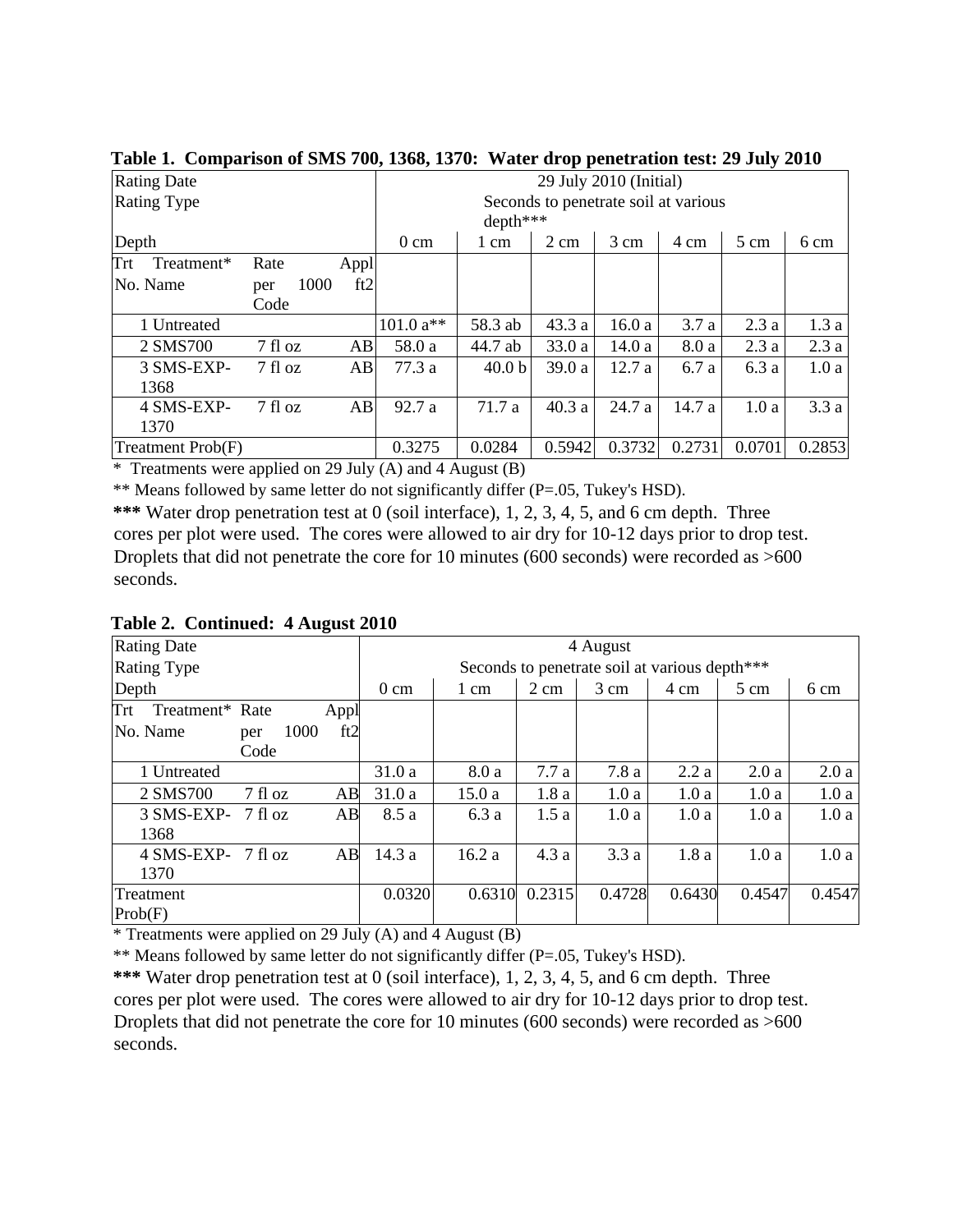## **Table 3. Continued 10 August**

| <b>Rating Date</b> |             |                | 10 August 2010    |                                      |                  |                  |                |        |        |
|--------------------|-------------|----------------|-------------------|--------------------------------------|------------------|------------------|----------------|--------|--------|
| <b>Rating Type</b> |             |                |                   | Seconds to penetrate soil at various |                  |                  |                |        |        |
|                    |             |                |                   | depth***                             |                  |                  |                |        |        |
| Depth              |             | $0 \text{ cm}$ | 1 cm              | $2 \text{ cm}$                       | 3 cm             | 4 cm             | $5 \text{ cm}$ | 6 cm   |        |
| Treatment*<br>Trt  | Rate        | Appl           |                   |                                      |                  |                  |                |        |        |
| No. Name           | 1000<br>per | ft2            |                   |                                      |                  |                  |                |        |        |
|                    | Code        |                |                   |                                      |                  |                  |                |        |        |
| 1 Untreated        |             |                | 98.2 a**          | 84.5 a                               | 62.7 a           | 45.2a            | 58.2 a         | 53.0 a | 24.7 a |
| 2 SMS700           | 7 fl oz     | AB             | 23.2 <sub>b</sub> | 21.0 <sub>b</sub>                    | 8.3 <sub>b</sub> | 5.8 <sub>b</sub> | 2.8a           | 2.5a   | 3.0a   |
| 3 SMS-EXP-         | 7f1oz       | AB             | 18.0 b            | 16.3 <sub>b</sub>                    | 7.5 <sub>b</sub> | 2.2 <sub>b</sub> | 1.0a           | 1.0a   | 1.0a   |
| 1368               |             |                |                   |                                      |                  |                  |                |        |        |
| 4 SMS-EXP-         | $7$ fl oz   | AB             | 10.5 <sub>b</sub> | 5.2 <sub>b</sub>                     | 6.2 <sub>b</sub> | 6.3 <sub>b</sub> | 13.2a          | 9.7 a  | 14.0a  |
| 1370               |             |                |                   |                                      |                  |                  |                |        |        |
| Treatment Prob(F)  |             | 0.0015         | 0.0036            | 0.0251                               | 0.0001           | 0.0480           | 0.0726         | 0.3270 |        |

\* Treatments were applied on 29 July (A) and 4 August (B)

\*\* Means followed by same letter do not significantly differ (P=.05, Tukey's HSD).

**\*\*\*** Water drop penetration test at 0 (soil interface), 1, 2, 3, 4, 5, and 6 cm depth. Three cores per plot were used. The cores were allowed to air dry for 10-12 days prior to drop test. Droplets that did not penetrate the core for 10 minutes (600 seconds) were recorded as >600 seconds.

## **Table 4. Continued: 18 August 2010**

| <b>Rating Date</b> |                   |      | 18 August      |          |                                      |         |         |                |         |
|--------------------|-------------------|------|----------------|----------|--------------------------------------|---------|---------|----------------|---------|
| <b>Rating Type</b> |                   |      |                |          | Seconds to penetrate soil at various |         |         |                |         |
|                    |                   |      |                | depth*** |                                      |         |         |                |         |
| Depth              |                   |      | $0 \text{ cm}$ | 1 cm     | $2 \text{ cm}$                       | 3 cm    | 4 cm    | $5 \text{ cm}$ | 6 cm    |
| Treatment*<br>Trt  | Rate              | Appl |                |          |                                      |         |         |                |         |
| No. Name           | 1000<br>per       | ft2  |                |          |                                      |         |         |                |         |
|                    | Code              |      |                |          |                                      |         |         |                |         |
| 1 Untreated        |                   |      | 180.9 a        | 110.42 a | 108.52 a                             | 110.02  | 102.92  | 66.19 a        | 52.26 a |
|                    |                   |      |                |          |                                      | a       | a       |                |         |
| 2 SMS700           | 7 fl oz           | AB   | 188.6 a        | 86.90 a  | 24.14 b                              | 24.92 a | 23.90 a | 16.40a         | 7.85a   |
| 3 SMS-EXP-         | $7 \text{ fl oz}$ | AB   | 92.0a          | 56.83 a  | 23.30 b                              | 48.88 a | 90.23 a | 56.52 a        | 36.64a  |
| 1368               |                   |      |                |          |                                      |         |         |                |         |
| 4 SMS-EXP-         | $7 \text{ fl oz}$ | AB   | 91.66 a        | 33.52a   | 35.26 ab                             | 13.30a  | 56.78 a | 82.54a         | 52.47 a |
| 1370               |                   |      |                |          |                                      |         |         |                |         |
| Treatment Prob(F)  |                   |      | 0.0634         | 0.2106   | 0.0252                               | 0.0501  | 0.0861  | 0.0868         | 0.2313  |

\* Treatments were applied on 29 July (A) and 4 August (B)

\*\* Means followed by same letter do not significantly differ (P=.05, Tukey's HSD).

**\*\*\*** Water drop penetration test at 0 (soil interface), 1, 2, 3, 4, 5, and 6 cm depth. Three cores per plot were used. The cores were allowed to air dry for 10-12 days prior to drop test. Droplets that did not penetrate the core for 10 minutes (600 seconds) were recorded as >600 seconds.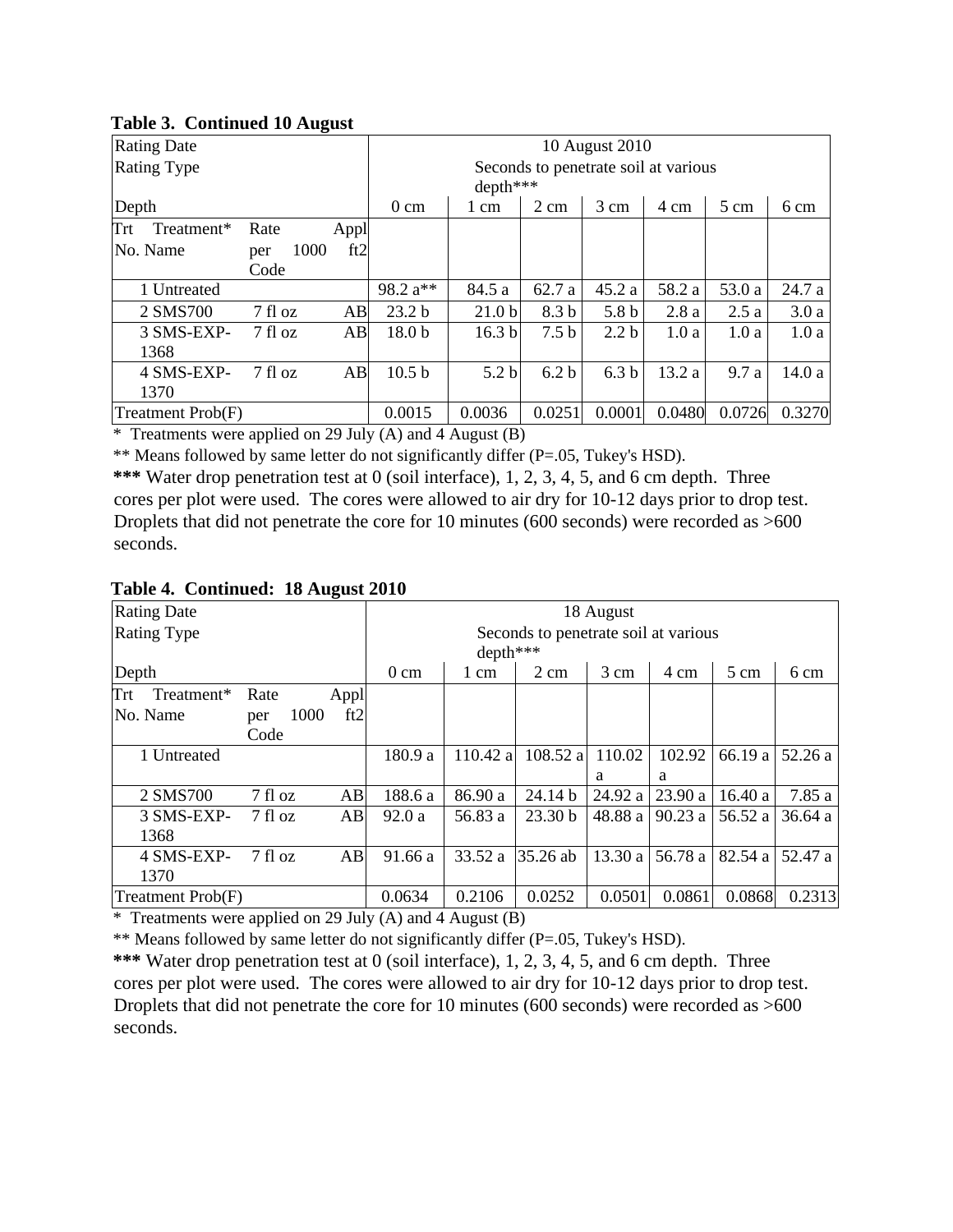| <b>Rating Date</b>             | 11 September   |         |                     |                |                                               |                |                  |
|--------------------------------|----------------|---------|---------------------|----------------|-----------------------------------------------|----------------|------------------|
| Rating Type                    |                |         |                     |                | Seconds to penetrate soil at various depth*** |                |                  |
| Depth                          | $0 \text{ cm}$ | 1 cm    | $2 \text{ cm}$      | $3 \text{ cm}$ | 4 cm                                          | $5 \text{ cm}$ | $6 \text{ cm}^*$ |
| Treatment*Rate<br>Trt<br>Appl  |                |         |                     |                |                                               |                |                  |
| ft2<br>1000<br>No. Name<br>per |                |         |                     |                |                                               |                |                  |
| Code                           |                |         |                     |                |                                               |                |                  |
| 1 Untreated                    | 55.78 a        | 31.90 a | 22.90 a $ 32.16 a $ |                | 22.78 a                                       | 14.07 a        |                  |
| 2 SMS700<br>$7$ fl oz<br>AB    | 112.8 a        | 60.78a  | 22.59 a $ 16.02 a $ |                | 9.57a                                         | 8.61 a         |                  |
| $3$ SMS-EXP- $7$ fl oz<br>AB   | 63.11 al       | 57.50 a | 27.57 a 32.92 a     |                | 25.00a                                        | 20.16a         |                  |
| 1368                           |                |         |                     |                |                                               |                |                  |
| $4$ SMS-EXP- $7$ fl oz<br>AB   | 58.88 a        | 35.02 a | 13.40 a 32.78 a     |                | 27.33 a                                       | 21.40 a        |                  |
| 1370                           |                |         |                     |                |                                               |                |                  |
| Treatment                      | 0.3835         | 0.6527  | 0.7023              | 0.8983         | 0.8132                                        | 0.8642         |                  |
| Prob(F)                        |                |         |                     |                |                                               |                |                  |

**Table 5. Continued: 11 September 2010** 

\* Treatments were applied on 29 July (A) and 4 August (B)

\*\* Means followed by same letter do not significantly differ (P=.05, Tukey's HSD).

**\*\*\*** Water drop penetration test at 0 (soil interface), 1, 2, 3, 4, 5, and 6 cm depth. Three cores per plot were used. The cores were allowed to air dry for 10-12 days prior to drop test. Droplets that did not penetrate the core for 10 minutes (600 seconds) were recorded as >600 seconds.

\* Data missing, soil samples all feel apart at 6 cm level

| <b>Rating Date</b>     | $Jul-29$          | Aug- $3$ | Aug- $10$ | Aug- $18$                   | $Sep-11$ |        |                   |  |
|------------------------|-------------------|----------|-----------|-----------------------------|----------|--------|-------------------|--|
| Rating Type            |                   |          |           | Turfgrass Quality (0-10)*** |          |        |                   |  |
| Treatment*<br>Trt      | Rate              | Appl     |           |                             |          |        |                   |  |
| No. Name               | per 1000 ft2 Code |          |           |                             |          |        |                   |  |
| 1 Untreated            |                   |          | 8.0 a     | 6.7 <sub>b</sub>            | 5.33 a   | 5.67 a | 5.93 ab           |  |
| 2 SMS700               | 7 fl oz           | AB       | 8.0a      | 8.0 a                       | 7.83 a   | 8.00a  | 8.00 a            |  |
| 3 SMS-EXP-1368 7 fl oz |                   | AB       | 8.0 a     | 8.0 a                       | 6.33a    | 6.00a  | 5.53 ab           |  |
| 4 SMS-EXP-1370 7 fl oz |                   | AB       | 8.0a      | 7.7a                        | 5.33 a   | 5.00a  | 3.80 <sub>b</sub> |  |
| Treatment Prob(F)      |                   |          | 1.0000    | 0.0079                      | 0.2170   | 0.2371 | 0.0294            |  |
|                        |                   |          |           |                             |          |        |                   |  |

**Table 6. Turfgrass Quality as impacted by various surfactant** 

\* Treatments were applied on 29 July (A) and 4 August (B)

\*\* Means followed by same letter do not significantly differ (P=.05, Tukey's HSD).

**\*\*\*** Turfgrass quality on 0-10 scale where 7= acceptable threshold for quality and 10= optimal quality